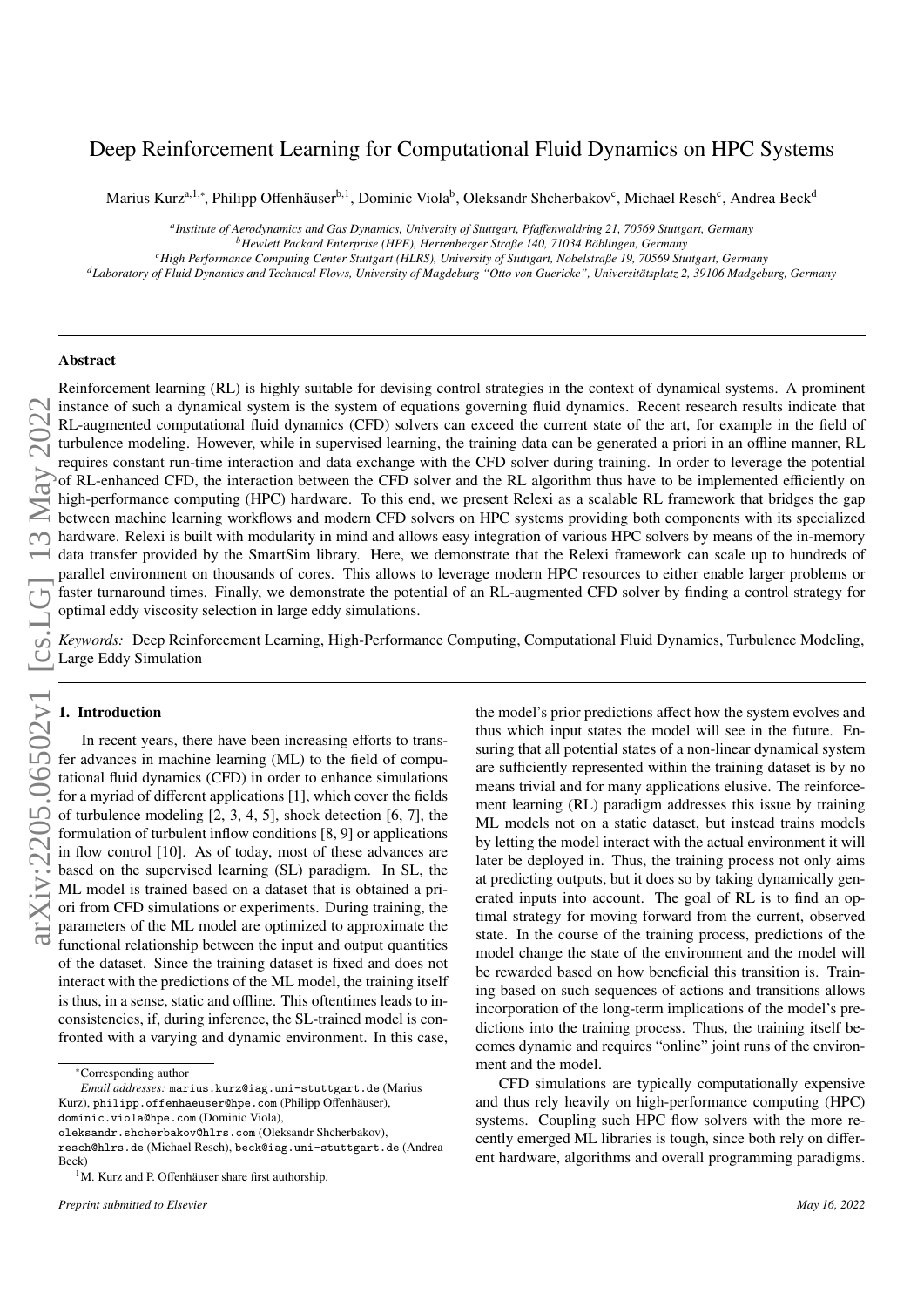For instance, most HPC codes are still written and optimized for CPU architectures and are parallelized with the Message Passing Interface (MPI), while ML libraries run most efficiently on GPUs. The HPC environment thus has to provide sufficient hardware resources for both components of the application and efficient communication between them. In addition, most HPC codes are written in compiled languages like C/C++ or Fortran. On the other hand, ML libraries are oftentimes also written in compiled languages but are exposed to the user via a Python interface. As these languages typically lack a well-defined interface, bridging the language gap in an efficient manner for HPC is tough. These problems are less pronounced for SL tasks, since the generation of the training dataset with HPC codes and the training itself are mostly decoupled and can be performed separately on appropriate hardware. The HPC solver and the ML model only have to be coupled for inference, i.e. when the trained ML model is evaluated in actual simulations. For this, Maulik et al. [\[11\]](#page-9-10) proposed to link the TensorFlow library directly to the flow solver and execute the model via TensorFlow's C-API. Ott et al. [\[12\]](#page-9-11) proposed the Fortran-Keras-Bridge, which allows convenient execution of trained Keras models from Fortran code, and is based on the Neural-Fortran library by Curcic [\[13\]](#page-9-12). For RL however, the integration of ML and HPC workloads is much more involved, since the training process itself requires running simulations and thus needs to run HPC simulations and the optimization of the ML model in parallel. An efficient RL framework for HPC workloads needs to manage the simulations in the HPC environment and has to implement efficient communication between the simulation codes and the employed ML library. In [\[14\]](#page-9-13), Novati et al. used the smarties library to couple a flow solver and Tensor-Flow in order to train a data-driven turbulence model for large eddy simulation (LES) on an HPC system. Bae and Koumoutsakos applied a similar framework to the wall-modeling of wallbounded flows in [\[15\]](#page-10-0). Pawar and Maulik [\[16\]](#page-10-1) developed a distributed RL framework called PAR-RL, which they applied to optimize the time-stepping of a CFD simulation. Rabault and colleagues developed an RL framework for flow control [\[17,](#page-10-2) [18,](#page-10-3) [19\]](#page-10-4), which was also coupled with a spectral flow solver by Li and Zhang in [\[20\]](#page-10-5). Similarly, Fan et al. [\[21\]](#page-10-6) coupled a spectral element LES solver with TensorFlow to control the flow around a cylinder.

However, most of those applications are limited in the problem sizes that can be investigated, since the simulations cannot take advantage of the parallel computing resources provided by modern HPC systems. In this paper, we present a scalable RL framework that overcomes the gap between numerical simulation and ML workflows on HPC systems providing both components with its required specialized hardware. Moreover, we demonstrate the prospects of the reinforcement learning paradigm in scientific computing by applying our framework to derive data-driven turbulence models for large eddy simulation.

The paper is structured as follows. Section [2](#page-1-0) gives a brief outline of the reinforcement learning paradigm. In Section [3,](#page-2-0) we present the different software components of our framework and how they are integrated. The hardware environment for our

benchmarks is presented in Section [4.](#page-4-0) In Section [5,](#page-4-1) we outline how our framework can be applied to derive turbulence models for large eddy simulations. The results of our scaling studies and the performance of the derived data-driven turbulence models are presented in Section [6.](#page-6-0) Section [7](#page-7-0) summarizes and concludes the paper.

## <span id="page-1-0"></span>2. Reinforcement Learning - A Brief Outline

The following section gives a brief outline of the general reinforcement learning (RL) paradigm. However, this summary is by no means exhaustive and provides only the bare fundamentals required to motivate our software implementation, which is introduced in Section [3.](#page-2-0) For a more thorough discussion of RL, the reader is referred to [\[22\]](#page-10-7). In the RL paradigm, an agent trains by interacting with an environment, as illustrated in Figure [1.](#page-2-1) In each point in time *t*, the environment is in some state *st* , based on which the agent's (possibly parametrized) policy  $\pi_{\theta}(a \mid s_t)$  prescribes which action  $a_t$  the agent should perform.<sup>[2](#page-1-1)</sup> This action causes the environment to change its state to a new state  $s_{t+1}$ , which is determined by the environment's transition function  $\mathcal{T}(s_{t+1} | a_t, s_t)$ . The transition function thus encodes the dynamics of the environment, which could be for instance the spatial and temporal integration of the discretized Navier-Stokes equations. Alongside the new state  $s_{t+1}$ , the agent receives a reward  $r_{t+1} = \mathcal{R}(s_{t+1})$ , which quantifies how favorable the transition is with respect to some performance metric. The reward function  $R(s)$  is highly problem-specific and has to be designed by a domain expert. Based on the new state  $s_{t+1}$ , the agent performs another action, until the environment reaches a final state *sn*. Eventually, such an episode results in a trajectory  $\tau$  of states, actions and rewards:

$$
\tau = \{ (s_0, a_0), (s_1, a_1, r_1), \dots, (s_n, a_n, r_n) \}.
$$
 (1)

This problem formulation is typically framed as a Markov decision process (MDP), which again can be interpreted as a discretetime control task.

The behavior of the agent is described by its policy  $\pi_{\theta}$ , which determines the action the agent performs for each of the possible states of the environment. In deep RL, this policy is represented by an ANN with the weights  $\theta$ . The key quantity to distinguish between favorable and unfavorable actions is the expected future return along a trajectory  $\tau$  with *n* steps

$$
R(\tau) = \sum_{t=1}^{n} \gamma^t r_t.
$$
 (2)

Here,  $\gamma \leq 1$  is the discount factor, which balances the importance of short-term and long-term rewards. The overall goal of the RL algorithm is then to find the optimal policy, i.e. the set

<span id="page-1-1"></span><sup>&</sup>lt;sup>2</sup>In principal, the policy  $\pi_{\theta}$  (*a* | *s* = *s*<sub>*t*</sub>) is a random variable, which describes the conditional probability distribution of performing action *a*, given the state *s*<sub>*t*</sub>. To keep the notation short, we will use  $\pi_{\theta}(a \mid s_t) \equiv \pi_{\theta}(a \mid s = s_t)$  and refer the reader again to [\[22\]](#page-10-7) for more details. The same holds for the transition function  $\mathcal{T}(s_{t+1} | a_t, s_t) \equiv \mathcal{T}(s_{t+1} | a = a_t, s = s_t).$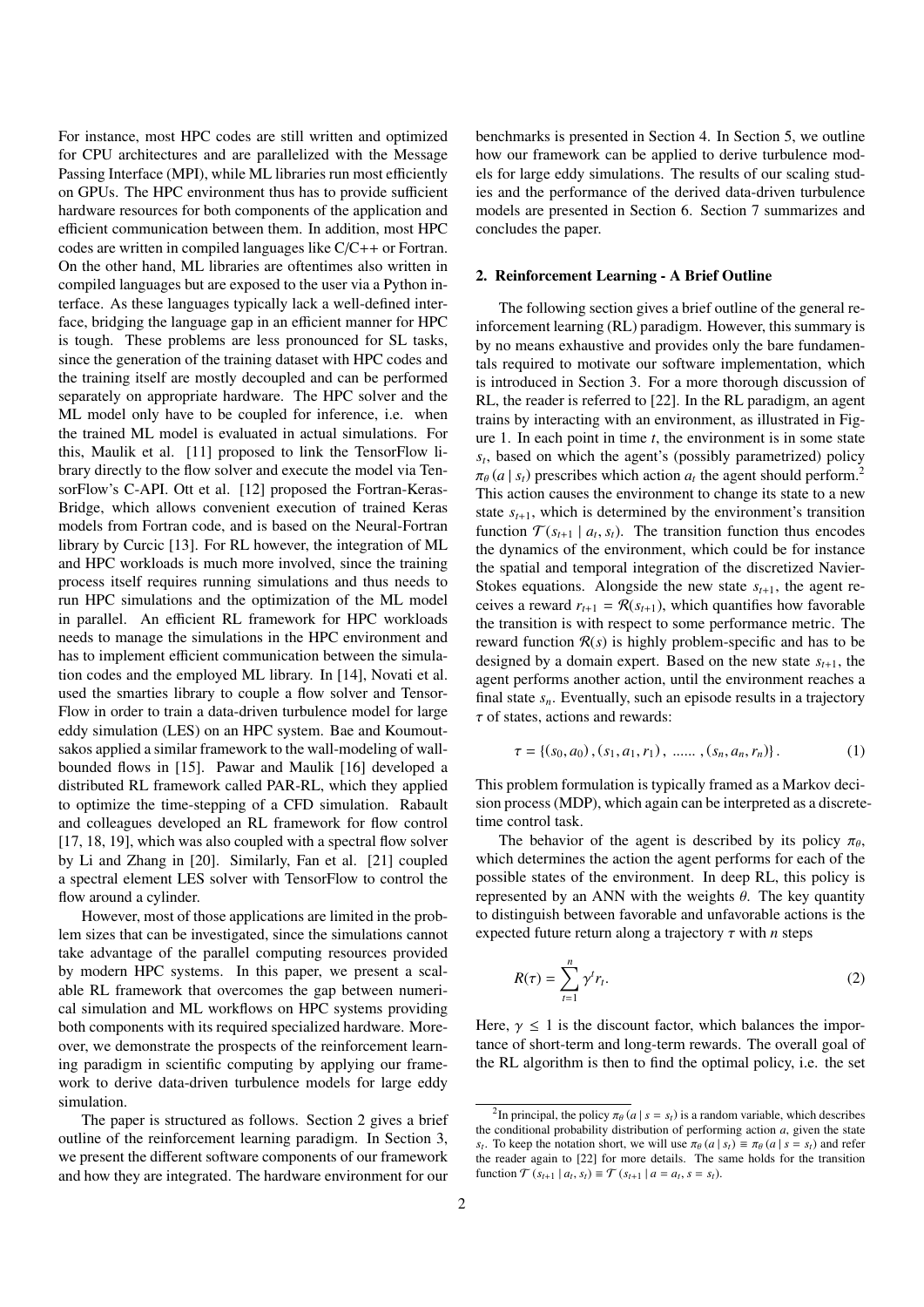

<span id="page-2-1"></span>Figure 1: General outline of the Markov decision process (MDP). At step *t*, the environment is in state  $s_t$ . Following its policy  $\pi_\theta(a \mid s_t)$ , the agent performs an action  $a_t$ . In deep RL, the policy is a deep artificial neural network  $(ANN)$ with parameters  $\theta$ . The action causes the environment to transition from state  $s_t$  to a new state  $s_{t+1}$  that is prescribed by the environment's transition function  $T(s|a_t, s_t)$ . Based on how desirable the new state is, the agent receives a reward, which is determined by the reward function  $r_{t+1} = \mathcal{R}(s_{t+1})$ .

of optimal model parameters, which maximizes the expected return on all possible initial states.

The key purpose of an RL algorithm is to state an optimization task that allows optimization of the policy based on sampled interactions of the agent with the environment. RL algorithms thus differ primarily in the way those interactions are sampled and how these interactions are used to update the policy. Throughout this work, we employ the clipping version of proximal policy optmization (PPO) [\[23\]](#page-10-8) as our RL algorithm of choice. We highly recommend [\[24\]](#page-10-9) for a clear and concise summary of the PPO method.

## <span id="page-2-0"></span>3. Software Architecture

In this work, we present a novel and modular RL frame-work named Relexi<sup>[3](#page-2-2)</sup> that implements an RL training loop for applications in the field of scientific computing, as illustrated in Figure [2.](#page-3-0) As discussed beforehand, coupling HPC codes with modern ML libraries is oftentimes tedious. This holds especially for RL, where the interaction between the HPC application and the RL algorithm becomes much more intricate. A considerable amount of these difficulties stem from the differences in the required hardware and the different preferences in terms of programming languages. Many approaches in coupling HPC and ML tried to either rewrite basic ML capabilities in languages used for HPC or writing an HPC solver in Python from scratch. Considering the enormous codebases on both sides and the enormous pace of progress in the ML community, this approach is, from our perspective, doomed to fail. In addition, both families of methods require significant computational effort: While the parameter update of the policy requires access to the collected trajectories to compute the gradient vectors through backpropagation, running CFD simulations mandates high parallel efficiency, in particular for problems of practical interest. Thus, compromising the performance of any one component, e.g. through re-writing, is not advisable. Relexi

tries to bridge this gap differently by employing the SmartSim library to couple a state-of-the-art RL library with modern HPC solvers. Special focus is put on the modularity of the framework, which allows the exchange of RL algorithms and simulation environments with only minimal changes of the underlying code. Relexi is designed with application on HPC system in mind, scaling applications up to thousands of cores on modern HPC systems. Relexi comprises the following building blocks, which will be discussed in more detail in the following sections.

- SmartSim: The SmartSim library [\[25\]](#page-10-10) fulfills two major tasks. Firstly, the library is used to start and manage the MPI-parallelized HPC workloads on the allocated hardware resources. Moreover, it implements the communication between the HPC workload and Relexi by deploying an in-memory database and providing communication clients for several programming languages.
- FLEXI: In this work, the flow solver FLEXI [\[26\]](#page-10-11) provides simulations of turbulent flow as a training environment for the agent. FLEXI is used here for illustrative purposes only and can be easily replaced by other simulation codes.
- TensorFlow/TF-Agents: Relexi is build upon Tensor-Flow [\[27\]](#page-10-12), which provides a framework for efficient ML workflows and allows for distributed training on multiple GPUs in parallel. In addition, its RL extension TF-Agents [\[28\]](#page-10-13) provides implementations of several RL algorithms and allows for custom environments that can be integrated in a straight-forward fashion.

## *3.1. SmartSim*

The SmartSim library [\[25\]](#page-10-10) is a workflow library that simplifies the convergence of traditional HPC workloads and ML. The library comprises two components: the SmartSim Infrastructure Library (IL) and SmartRedis. The IL provides extensive functionalities to start, manage and distribute workloads in HPC environments as well as submitting workloads automatically as batch jobs to the job scheduler. In Relexi, we employ the IL to repeatedly start the MPI-parallelized simulation instances on demand for each training iteration inside of a single allocated batch job. The simulations can be either started individually or multiple simulations can be lauched within a single call by using the multiple-program-multiple-data (MPMD) paradigm. We also use another key aspect of the SmartSim IL, which is its ability to configure and launch an in-memory, Redis-based datastore referred to as the Orchestrator. This database serves as a data intermediary between the simulations and the main program. For Relexi, we used a non-clustered Orchestrator, which is launched on the *head* node. SmartSim also supports the distribution of the Orchestrator across multiple nodes, but a single instance on the *head* node was sufficient for our application. The simulation communicates with the Orchestrator using the SmartRedis clients (available in Python, Fortran, C, and C++) which can send and receive data from the orchestrator or trigger actions within the Orchestrator, i.e. running scripts or ML model inference previously loaded into the database. In

<span id="page-2-2"></span><sup>3</sup>Code available at: https://github.com/[flexi-framework](https://github.com/flexi-framework/relexi)/relexi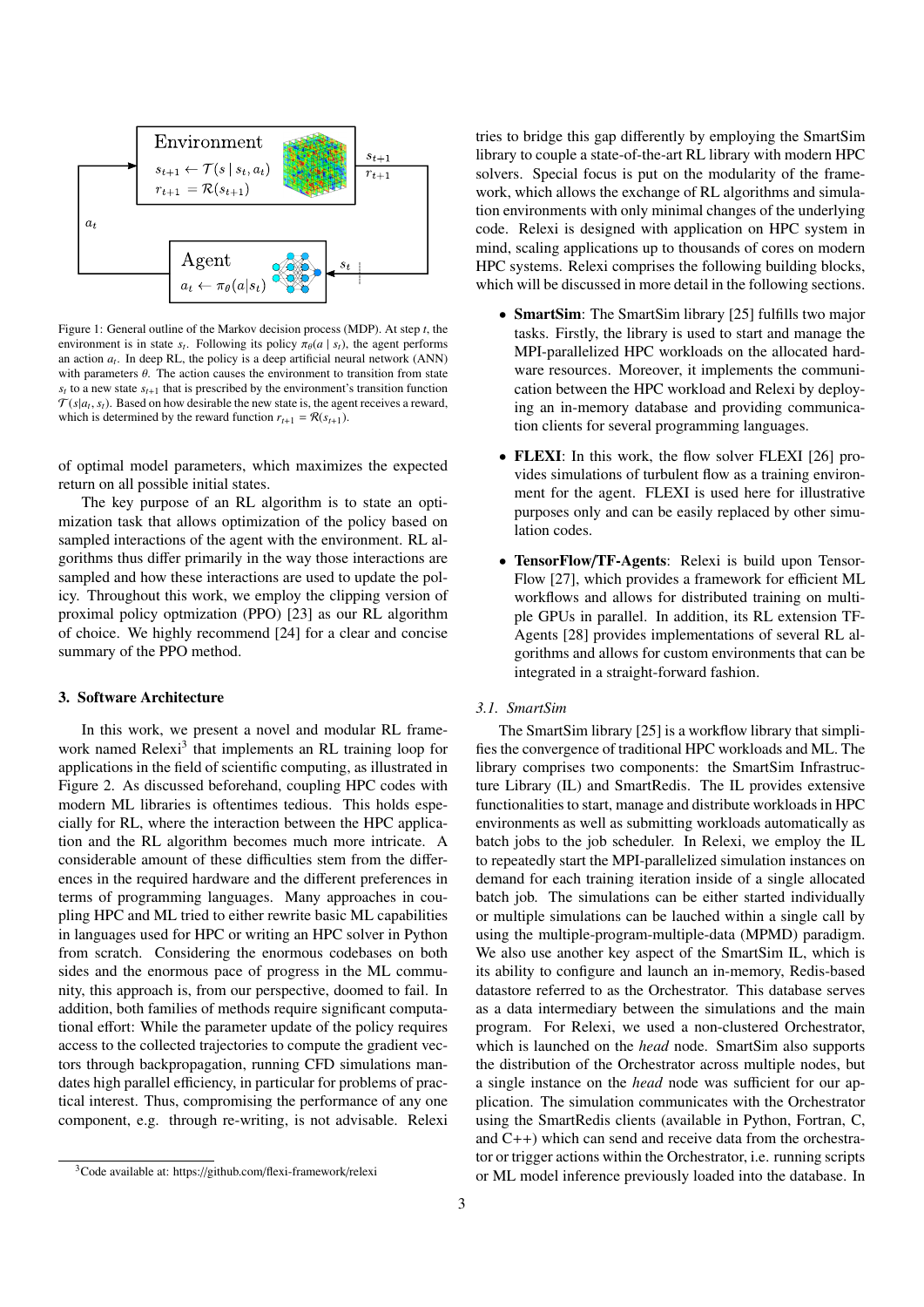

<span id="page-3-0"></span>Figure 2: General architecture of Relexi. Before entering the training loop, the SmartSim IL is used to launch the SmartSim Orchestrator, which provides a database to exchange data between Relexi and the HPC workload. At the beginning of each training loop, the SmartSim IL starts a batch of FLEXI simulations and distributes them to the *worker* nodes. The simulations are initialized on a randomly drawn initial state and are then evolved in time by the flow solver. For our application in turbulence modeling, FLEXI sends each time interval ∆*t<sub>RL</sub>* its current state to the agent and receives a new action, i.e. a new set of parameters for the turbulence model. Since a syncronous RL algorithm is applied here, Relexi waits until all simulations have terminated. The collected episodes τ<sup>(i)</sup> are then used by the gradient ascent algorithm to improve the model weights  $\theta$ . Here,  $\nabla_{\theta} J(\tau^{(i)})$  is the gradient of the loss function, evaluated on the sampled experience. The training loop is then repeated with the new set of weights, i.e. the new policy, until the policy converges.

our case, during training, FLEXI sends its current flow state via the Fortran SmartRedis client to the Orchestrator. In addition, a scalar flag is sent which indicates whether FLEXI has reached its final state and will terminate. Relexi then uses the Python SmartRedis client to read this data from the Orchestrator. Subsequently, the agent's actions are sent by Relexi to the database via its Python SmartRedis Client and are read by FLEXI via its Fortran client. While SmartSim itself employs a Redis database by default, we used the multi-threaded fork of Redis called KeyDB, which provided significantly more performance for our application.

## *3.2. FLEXI*

The open-source flow solver FLEXI [\[26\]](#page-10-11) is based on the discontinuous Galerkin (DG) method, which can be seen as a hybrid of the finite element and the finite volume methods. For the DG method, the computational domain is partitioned into individual elements. In each element, the solution is represented by a polynomial basis of degree *N* and the individual elements are then coupled by consistent surface fluxes at the element faces. This results in a small communication stencil, which allows FLEXI to scale perfectly on hundreds of thousands of cores using a pure distributed-memory parallelization with MPI. A detailed description of FLEXI can be found in [\[26\]](#page-10-11). The communication between FLEXI and the database is implemented by means of the SmartRedis clients provided by the SmartSim library. To this end, SmartRedis is linked to FLEXI during compile time. Implementing the data transfer in FLEXI is straightforward and requires only a few lines of additional code. Since FLEXI is parallelized with a distributed-memory approach, every rank contains only a chunk of the global flow state, which represents the environment's state  $s_t$  in the RL formulation. To

communicate with the database, the flow state is thus first gathered across all ranks of the respective FLEXI instance before it is written to the database by the root rank. Analogously, the predictions sent by Relexi are retrieved from the database by the root rank and are then scattered across the other ranks of the respective FLEXI instance. It seems important to stress once again that FLEXI is used primarily for demonstration purposes and can be easily replaced by other simulation codes by using the SmartRedis Clients.

## *3.3. Relexi*

Relexi implements the main RL training loop by means of the TF-Agents [\[28\]](#page-10-13) library, as illustrated in Figure [2.](#page-3-0) In TF-Agents, custom environments can be implemented by subclassing the provided environment class and implementing a few mandatory methods like initialization and time-stepping. Since the TF-Agents library interacts with the environment via these pre-defined function interfaces, all intricacies of the coupling with the HPC workload are "hidden" inside of the environment class. This has the advantage that all RL algorithms and tools provided by TF-Agents can interact natively with the custom environment and thus, with the HPC workload. The hardware resources are distributed as follows. Relexi itself is started as a single thread on a node termed *head*. The *head* node executes all ML-specific work and thus should be equipped with a GPU. Relexi also supports setups with multiple GPUs on the *head* node by using the distribution strategies provided by Tensor-Flow. The SmartSim Orchestrator is also started on the *head* node at the beginning of Relexi. During training, the HPC workload is repeatedly started with MPI on the available *worker* nodes. To ensure that each MPI rank is placed correctly on the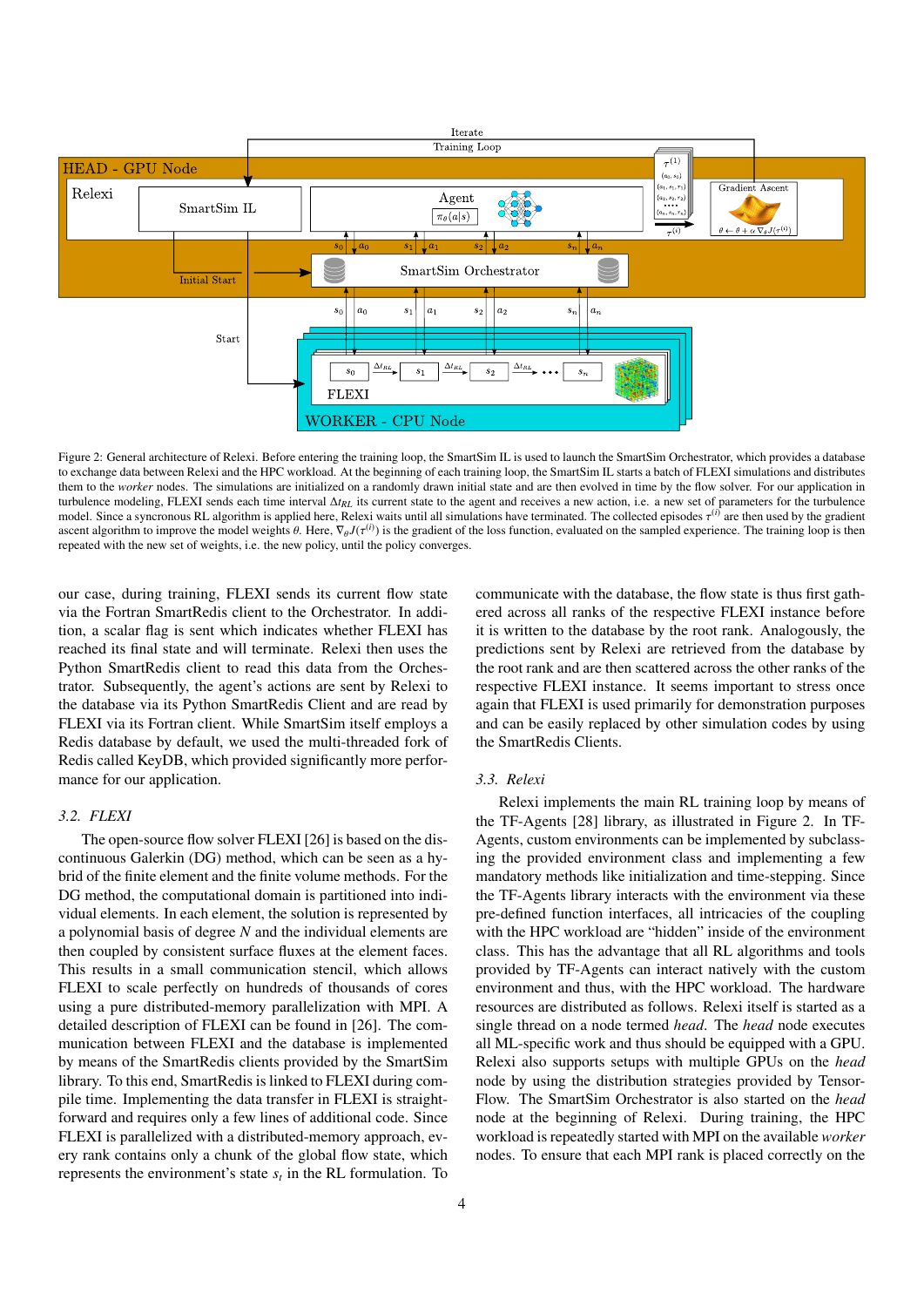available hardware and to avoid double occupancy, Relexi generates rankfiles on-the-fly based on the available hardware resources. These rankfiles are then passed to MPI to ensure the correct placement of the MPI ranks.

After the simulations are launched, each simulation instance writes its initial states to the database. Relexi reads these states, provides the respective actions based on the current policy and writes them back to the database. Each FLEXI instance reads its prescribed actions from the database and proceeds with its simulation to obtain the next state. In the meantime, Relexi polls until the new state becomes available and reads it from the database. With the new state, the agent can compute the reward and get the new actions from the current policy. These steps are repeated until the required amount of experience is sampled, on which the policy then can be trained. This algorithmic outline of Relexi is also summarized in Algorithm [1.](#page-4-2)[4](#page-4-3)

<span id="page-4-2"></span>

| <b>Algorithm 1 Relexi</b> |                                                             |                                                    |  |  |  |  |  |  |
|---------------------------|-------------------------------------------------------------|----------------------------------------------------|--|--|--|--|--|--|
|                           | 1: Initialization                                           |                                                    |  |  |  |  |  |  |
|                           | 2: Launch SmartSim Orchestrator                             |                                                    |  |  |  |  |  |  |
|                           | 3: for $i = 1$ , $i_{max}$ do                               | $\triangleright$ Run $i_{max}$ iterations          |  |  |  |  |  |  |
| 4:                        | <b>Start FLEXI instances</b>                                |                                                    |  |  |  |  |  |  |
| 5:                        | Read $s_0$                                                  |                                                    |  |  |  |  |  |  |
| 6:                        | for $t = 1, n$ do                                           | $\triangleright$ Run simulation for <i>n</i> steps |  |  |  |  |  |  |
| 7:                        | $a_t \leftarrow \pi_\theta(a \mid s_t)$                     |                                                    |  |  |  |  |  |  |
| 8:                        | Write $a_t$                                                 |                                                    |  |  |  |  |  |  |
| 9:                        | Polling for $s_{t+1}$                                       | $\triangleright$ Here, the HPC solver runs         |  |  |  |  |  |  |
| 10:                       | Read $s_{t+1}$                                              |                                                    |  |  |  |  |  |  |
| 11:                       | $r_{t+1} \leftarrow \mathcal{R}(s_{t+1})$                   |                                                    |  |  |  |  |  |  |
| 12:                       | end for                                                     |                                                    |  |  |  |  |  |  |
| 13:                       | $\tau \leftarrow \{(s_0, a_0), (s_1, a_1, r_1), \ldots\}$   |                                                    |  |  |  |  |  |  |
| 14:                       | for $j = 1$ , $n_{epochs}$ do                               | $\triangleright$ Train ANN for $n_{epochs}$        |  |  |  |  |  |  |
| 15:                       | $\theta \leftarrow \theta + \alpha \nabla_{\theta} J(\tau)$ |                                                    |  |  |  |  |  |  |
| 16:                       | end for                                                     |                                                    |  |  |  |  |  |  |
| 17:                       | end for                                                     |                                                    |  |  |  |  |  |  |
|                           | 18: Shutdown SmartSim Orchestrator                          |                                                    |  |  |  |  |  |  |

A potential bottleneck we identified is the overhead introduced by repeatedly starting hundreds of parallel environments with thousands of MPI ranks. For some configurations, the time required for starting the simulations exceeded the actual simulation time. To tackle this issue, we implemented two major improvements. First, we employed the multiple-programmultiple-data (MPMD) functionality provided by OpenMPI's implementation of MPI, which is also supported by SmartSim. With MPMD, all simulations can be started with individual commandline arguments within a single call of MPI. Secondly, we implemented a functionality to copy all files required by the simulation, e.g. parameter files and restart files, to local drives located in the random access memory (RAM) of each node. This reduced the access times compared to using a parallel file system like Lustre significantly. With these improvments

in place, the performance penality of launching large amounts of environments became negligible.

## <span id="page-4-0"></span>4. Hardware Configuration

All benchmarks and experiments are performed on the HPE Apollo 9000 supercomputer (Hawk) and the Hawk-AI extension, a HPE Apollo 6500 Gen10 Plus at the High-Performance Computing Center Stuttgart (HLRS). In the following, the hardware of both systems is given in detail.

## *4.1. Hawk – HPE Apollo 9000*

Hawk consists of 5,632 dual socket nodes with 256 GiB of main memory each. Each node is equipped with two 64 core AMD EPYC 7742 (Rome) processors with a base frequency of 2.25 GHz. The nodes are connected via an enhanced 9D-hypercube. For the node to node interconnect, the highperformance interconnect InfiniBand HDR200 is used. This leads to a homogeneous massively parallel system with 720,896 compute cores and approximately 1.37 TiB of main memory. Hawk has a theoretical peak-performance of 25.1 Pflop/s. The system reached 19.334 Pflop/s in the LINPACK-benchmark and 334.65 TFlop/s in the HPCG benchmark. Hawk is connected to a Lustre file system with a capacity of about 25 PiB.

## *4.2. Hawk-AI – HPE Apollo 6500 Gen10 Plus*

The Hawk-AI extension consists of 24 dual socket nodes, which are each equipped with two 64-core AMD EPYC 7702 processors, 1 TiB of main memory, a local hard disk of 15 TiB and eight Nvidia A100 GPUs. 20 Nodes are equipped with Nvidia A100 with 40 GiB of memory and four nodes are equipped with Nvidia A100 with 80 GiB of memory. The nodes are also connected via the InfiniBand HDR200 interconnect. The Hawk-AI extension is connected directly to the enhanced 9D-hypercube of Hawk and to the same Lustre filesystem.

#### <span id="page-4-1"></span>5. Application to Turbulence Modeling

#### *5.1. Turbulence Modeling*

Turbulent flows are notoriously hard to resolve accurately, since turbulence is a multiscale phenomenon. The resolution requirements for numerical simulations to resolve the wide range of active length scales are usually intractable. Instead, reduced order descriptions of turbulence can be derived, which only resolve the large energy-containing flow scales, while employing a turbulence model to account for the influence of the nonresolved fine scales. From a mathematical standpoint, this is equivalent to applying a low-pass filter to the flow field. This approach is commonly referred to as large eddy simulation (LES). A myriad of different LES turbulence models have been proposed in literature. However, such models typically contain empirical parameters, which have to be tuned to the employed numerical discretization and the specific test case. As a consequence, no universal or overall *best* model has been found to this date.

<span id="page-4-3"></span><sup>&</sup>lt;sup>4</sup>For the sake of clarity, Algorithm [1](#page-4-2) only gives the algorithm for a single environment. To generalize it to multiple environments in parallel, each of the lines 7 to 11 is simply executed for each individual environment.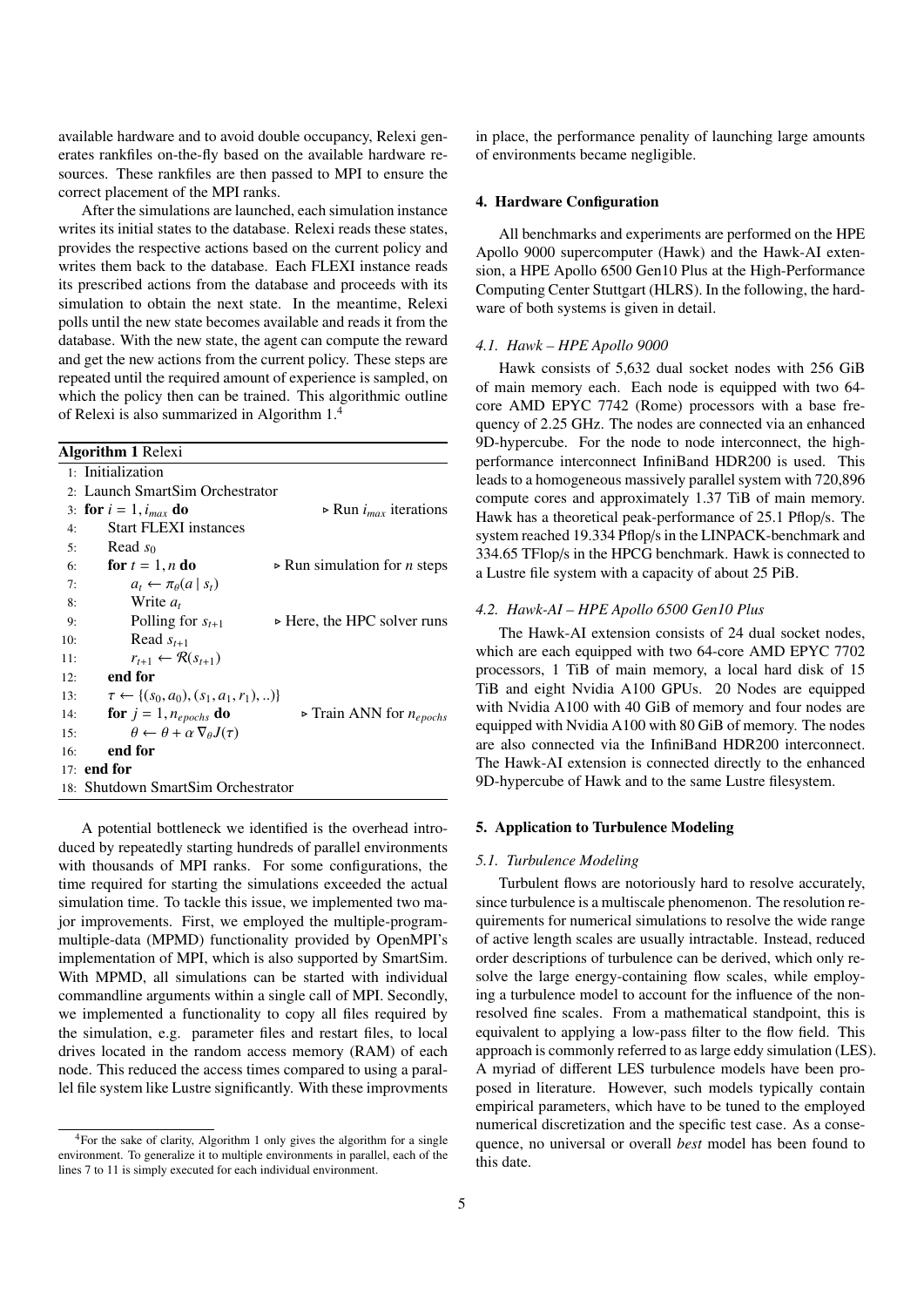The most important property of the LES model is to mimic the energy drain from the large to the small flow scales. Based on this reasoning, a popular modeling strategy is to approximate the unresolved scales by introducing an additional turbulent viscosity  $v_t$  that is added to the physical viscosity. The common model by Smagorinsky [\[29\]](#page-10-14) computes this turbulent viscosity as

<span id="page-5-0"></span>
$$
v_t = (C_s \Delta)^2 \sqrt{2 \overline{S}_{ij} \overline{S}_{ij}} \quad \text{with} \quad \overline{S}_{ij} = \frac{\partial \overline{u}_i}{\partial x_j}.
$$
 (3)

Here,  $\overline{S}_{ij}$  is the rate-of-strain tensor of the coarse-scale velocity field  $\overline{u}_i$  with respect to the coordinates  $x_i$  with  $i, j = 1, 2, 3$ . The filter width  $\Delta$  is a measure of the employed spatial resolution and  $C_s$  is a model coefficient, which has to be tuned for each specific test case. Another common modeling approach is the implicit modeling paradigm, which assumes that the numerical dissipation error introduced by the numerical scheme acts as an implicit LES model. The implicit LES model can obviously be seen as a special case of Smagorinsky's model with  $C_s = 0$ .

With our RL framework, we strive to improve the performance of Smagorinsky's model given in Eq. [\(3\)](#page-5-0) by employing an RL algorithm to tune the model coefficient  $C_s$  dynamically in space and time during the simulation. In this regard, we show that RL represents a promising approach to enhance current simulation workloads and that our novel RL framework is capable of handling computationally intensive simulation environments on modern HPC architectures.

## *5.2. Stating the Reinforcement Learning Task*

As test case, i.e. as training environment, we perform LES of homogeneous isotropic turbulence (HIT) at a Reynolds number of  $Re_\lambda \approx 200$  with respect to the Taylor microscale. The cubic domain of side length  $2\pi$  is equipped with periodic boundary conditions and is discretized by a Cartesian mesh with the resolutions given in Table [1.](#page-5-1) This test case of *turbulence in a box* can be seen as the building block of turbulence and describes freely decaying turbulence in the absence of boundaries. In order to obtain a quasi-static solution, an isotropic linear forcing is employed as proposed by [\[30,](#page-10-15) [31\]](#page-10-16) to balance the dissipation of the turbulence model. This results in a quasistationary distribution of the turbulent kinetic energy in the system, which is mainly characterized by the energy drain from the large to the small scales. Since this energy cascade is a fundamental property of turbulence that the LES should reproduce, we define our optimization target for the RL task in terms of this energy spectrum. The reward for the RL algorithm is thus computed based on the error of the instantaneous energy spectrum of the LES  $E_{LES}(k)$  compared to the mean energy distribution of the underlying ground truth solution  $E_{DNS}(k)$ , which was obtained beforehand from a high-fidelity simulation. For this, we use the mean relative error across the wavenumbers *k* up to *kmax*, which can be computed as

$$
\ell = \operatorname{mean}_{k} \left[ \left( \frac{E_{DNS}(k) - E_{LES}(k)}{E_{DNS}(k)} \right)^{2} \right], \quad k \in [1, k_{max}] \,. \tag{4}
$$

|        | #Elems                   | # $DOF$ | $k_{max}$ | $\alpha$ |
|--------|--------------------------|---------|-----------|----------|
| 24 DOF | $\Lambda^{\mathfrak{z}}$ | 13.824  |           | 0.4      |
| 32 DOE | $\Lambda^3$              | 32,768  |           |          |

<span id="page-5-1"></span>Table 1: Investigated configurations for the LES of the HIT test case. The runs are named by the number of degrees of freedom (DOF) per spatial direction, which result from the given polynomial degree *N* and the number of elements #Elems. The total number of DOF can be computed by #DOF = #Elems (*N* + 1)<sup>3</sup>. The hyperparameters  $k_{max}$  and  $\alpha$  refer to the maximum wavenumber and the scaling factor of the reward function, respectively.

To ensure that the reward is normalized to  $r_t \in [-1, 1]$ , the reward is eventually computed as

<span id="page-5-2"></span>
$$
r_t = 2e^{(\ell/\alpha)} - 1,\tag{5}
$$

with  $\alpha$  as a scaling parameter.

With the reward function in place, the optimization task for the RL algorithm is framed as follows. The state of the environment observed by the agent is the current coarse-scale velocity field  $\overline{u}_i$ . The agent predicts as action a single  $C_s$  coefficient for each element in the computational mesh solely based on the local flow state in the respective element. The environment's state is then evolved with the flow solver for some time ∆*tRL* before requesting new predictions for the elementwise  $C_s$ . The time inteval ∆*tRL* is generally chosen much larger than the computational timestep of the simulation. The reward for the agent is computed based on the differences in energy distribution compared to the ground truth, as given in Eq. [\(5\)](#page-5-2). This loop is repeated until some final time *tend* is reached.

#### *5.3. Computational Setup*

In this work, we perform LES at different resolutions, which are listed in Table [1.](#page-5-1) All simulations are run up to *tend* = 5 and actions are performed with in a time interval of  $\Delta t_{RL} = 0.1$ , which corresponds to 50 predictions per simulation. The initial state for each simulation run is drawn randomly from a set of flow states that are computed by filtering different realizations of the high-fidelity solution. A single initial state is kept hidden to evaluate the model performance on unseen test data. Based on these setups, two different approaches can be followed to reduce the required computational time for the training by using parallel HPC resources. First, the number of MPI ranks per environment can be increased to reduce the simulation time of the environments by exploiting the strong scaling capabilities of FLEXI. Second, the number of simulated environments per training update can be increased, which can be seen as a weak scaling approach for the full framework. Since an increased number of sampled episodes might result in a better estimate of the gradient for the optimizer, this approach can reduce the number of iterations required for convergence and thus the necessary training time. Since both perspectives highlight crucial scaling properties of the underlying framework, both will be investigated in Section [6.1.](#page-6-1) Here, we employ up to 16 cores per FLEXI environment and up to 1024 parallel environments per training iteration using a maximum of 2,048 cores.

As RL algorithm, we use the clipping variant of the proximal policy optimization (PPO) [\[23\]](#page-10-8) algorithm as already discussed in Section [2.](#page-1-0) This algorithm is synchronous, which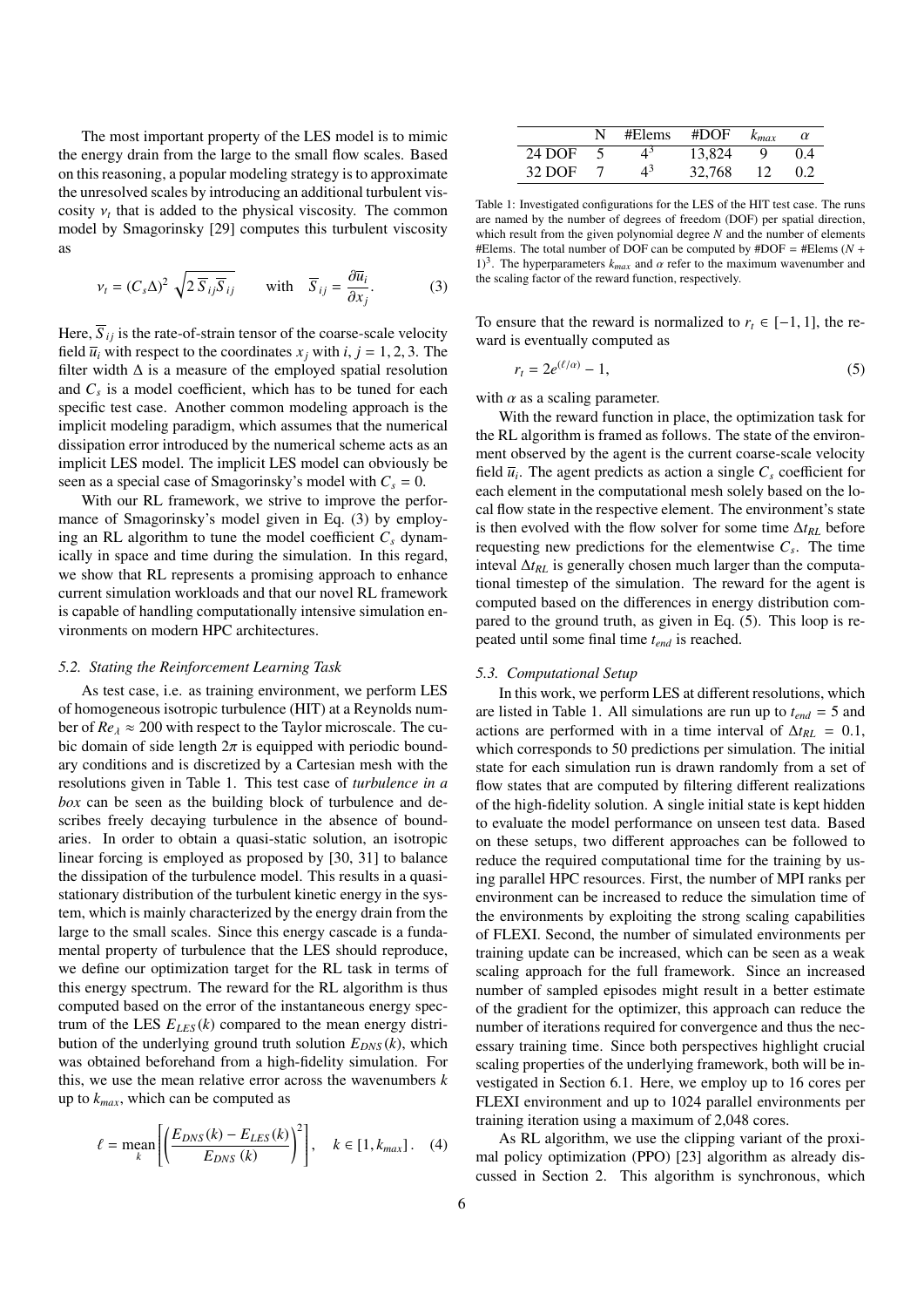| Layer  | Kernel Filters        |   | Padding | Dimension                      |  |
|--------|-----------------------|---|---------|--------------------------------|--|
| Input  |                       |   |         | $6 \times 6 \times 6 \times 3$ |  |
| Conv3D | 3                     | 8 | zero    | $6 \times 6 \times 6 \times 8$ |  |
| Conv3D | 3                     | 8 | none    | $4 \times 4 \times 4 \times 8$ |  |
| Conv3D | 3                     | 4 | none    | $2 \times 2 \times 2 \times 4$ |  |
| Conv3D | $\mathcal{D}_{\cdot}$ |   | none    | $1 \times 1 \times 1 \times 1$ |  |
| Scale  |                       |   |         |                                |  |

<span id="page-6-2"></span>Table 2: Architecture of the policy ANN for  $N = 5$  with the dimensions of each layer's output. The model's input dimensions follow from the  $(N + 1)<sup>3</sup>$  solution points in each element times the three velocity components  $\overline{u}_i$ , which are used as input features. The ANN is build from three-dimensional convolutional layers with a specific kernel size and number of filters, each. The first layer uses zero-padding, while the rear layers employ no padding to convolve the highdimensional input to a single scalar. All layers except the last convolutional layer employ the rectified linear unit (ReLU) as activation function. The final scaling layer uses the operation  $y = \frac{1}{2}\sigma_s(x)$  to scale the input to the interval [0, 0.5] with  $\sigma_s(x)$  denoting the sigmoid activation function.

means that the algorithm performs the steps of sampling experience and updating the policy in a sequential fashion. This means that first, FLEXI simulations are performed based on the current policy and thereafter, the policy is updated based on the collected experience to maximize the reward on future runs. For all experiments we used a discount factor of  $\gamma = 0.995$  and a learning rate of  $10^{-4}$  with the Adam optimizer [\[32\]](#page-10-17) to train the policy for 5 epochs per iteration. For the PPO algorithm, we used a clipping parameter of 0.2 and set the entropy coefficient to zero. The employed policy ANN comprises around 3,300 parameters with its architecture given in Table [2.](#page-6-2)

## <span id="page-6-0"></span>6. Results

## <span id="page-6-1"></span>*6.1. Scaling*

To analyze the scaling behaviour of our framework, we use the HIT test case for the two different configurations listed in Table [1.](#page-5-1) For the benchmarks, we used a single Hawk-AI node of the HPE Apollo 6500 Gen10 Plus as *head* node and up to 16 Hawk compute nodes of the HPE Apollo 9000 as *worker* nodes in a single batch job. This results in up to 2048 compute cores used for generating training data. In the scaling analysis, we investigate two types of scaling. First, we examine how the framework scales if the number of parallel environments is increased, while keeping the amount of MPI ranks per environment constant. This corresponds to a weak scaling approach, since the parallel load and the available resources are increased simultaneously, while keeping the load per rank constant. Since the used resources, and thus also the simulation time, for a FLEXI simulation should theoretically stay unchanged, eventually emerging losses in parallel speedup can be attributed solely to the communication overhead, the limited throughput of the database, the cost of the data managment in Relexi, the increasing amount of policy evaluations and the start as well as the termination of the simulations. The measured executation time includes launching the simulations and running the simulation with the policy until all simulations terminated. As a performance metric, we use the "Speedup", which is computed as the quotient of the time needed for sampling the *nenvs*

parallel environments and the time that would be needed to run *nenvs* environments sequentially, i.e. the speedup of running the environments in parallel instead of sequentially. For each configuration, we ran Relexi in two separate jobs for 6 iterations each to account for fluctuations in hardware and communication performance and computed the mean of the 12 measurements. The scaling is performed with either 2, 4, 8 or 16 MPI ranks for each FLEXI run. Further, we start with two parallel FLEXI instances and double them until the 16 Hawk compute nodes are fully occupied. It seems important to note that the results are not compared directly to the performance of standalone FLEXI simulations, since the performance differences in running a single FLEXI instance within Relexi and running it standalone were negligible.

The results in Figure [3](#page-7-1) demonstrate that the framework can scale efficiently up to a thousand parallel environments on thousands of cores. Two major trends can be identified in the scaling results. As mentioned before, the observed decrease in parallel efficiency when running more environments in parallel can be attributed mainly to the sequential work done by Relexi. The framework should scale better if the FLEXI instance gets more time-consuming, since then, this sequential work becomes less relevant and the perfect scaling abilities of FLEXI can be recovered. In contrast, if the necessary time to compute the FLEXI simulation decreases, i.e. FLEXI gets more ranks, the sequential work of Relexi becomes more dominant, which decreases the scaling efficiency. This causes the runs with fewer ranks per FLEXI instance to scale better than the runs using more ranks. The second interesting behavior is that the decrease in performance when switching from a single to two parallel environments is most pronounced for the FLEXI environment with only two cores, which is counterintuitive. We attribute this to the limited memory bandwith and the hierarchical architec-ture of the processors used.<sup>[5](#page-6-3)</sup> If a single FLEXI instance with two ranks is spawned on a compute node, this instance gets all available memory bandwidth. If however, a second FLEXI is spawned, both instances have to share the available bandwidth, which slows down the simulation as well as the interaction with the database. This effect vanishes with an increasing amount of used cores. The observed loss of parallel efficiency especially for the last data points, which correspond to using all 2,048 available cores, can in parts be attributed to single simulations running significant slower than the average. These outliers can probably be attributed to fluctuations in the load of the interconnect. This issue is subject of current investigations.

For the strong scaling, we examine the configurations with 2, 8, 32 and 128 parallel FLEXI instances. The results of the strong scaling given in Figure [4](#page-8-0) match the general behavior observed in the weak scaling benchmark. In cases where the computational cost of the HPC workload is dominant, i.e. if only few MPI ranks are used per environment, the optimal scaling of FLEXI can be recovered. If the amount of MPI ranks is increased, the time spent for the simulation decreases and the work done by Relexi becomes the limiting factor. This causes

<span id="page-6-3"></span><sup>5</sup>The used EPYC CPUs comprise several dies, which contain 8 cores each. All cores on a single die share the available memory bandwidth.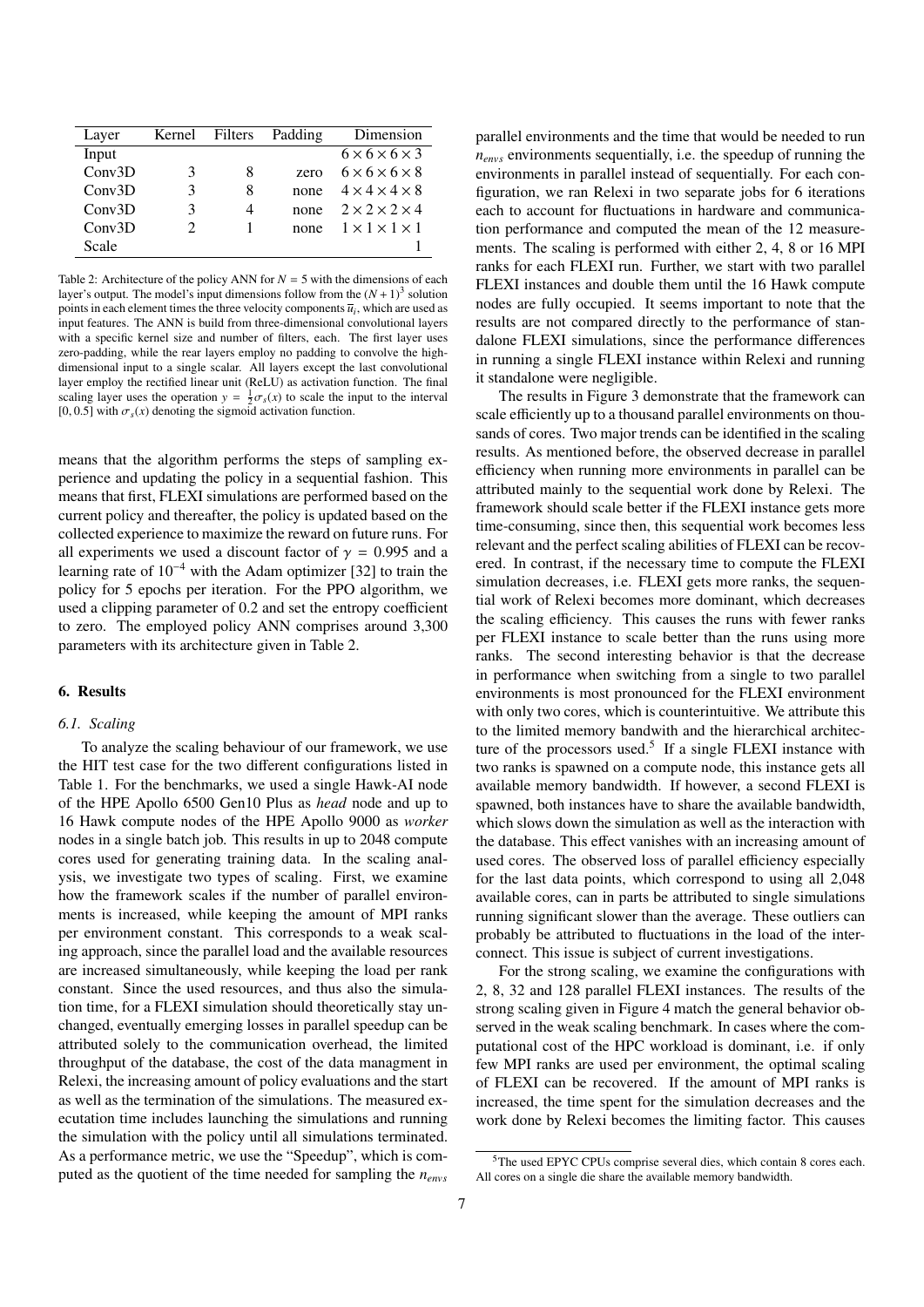Scaling behavior of the Relexi framework for 24 DOF

Scaling behavior of the Relexi framework for 32 DOF



<span id="page-7-1"></span>Figure 3: Scaling behavior of the Relexi framework on up to 16 Hawk compute nodes (2048 MPI ranks) and one Hawk-AI node for the HIT test case with 24 DOF and 32 DOF for 2, 4, 8 and 16 MPI ranks per FLEXI instance. The black line indicates perfect scaling.

the parallel efficiency to decrease for low simulation loads per core. It seems important to note that for both cases, using 16 MPI runs per simulation falls quite below the optimal load per core for FLEXI. For the more realistic cases of up to 8 ranks per FLEXI, most of the FLEXI performance can be recovered.

#### *6.2. Turbulence Modeling*

To investigate the performance of the RL-based turbulence model against established analytical closure models, we trained the agent on the 24 DOF configuration for 4,000 Iterations, which corresponds to 20,000 gradient ascent steps for the policy overall. To quantify the benefits of gathering more episodes per policy update, the training was carried out using 8 MPI ranks per environment and 16, 32 and 64 parallel FLEXI instances, respectively. For the 16 and 64 runs configurations, the overall training required 20 and 30 hours, respectively. Sampling the trajectories took 15 and 18 seconds per iteration, respectively, while updating the policy on a single GPU took 0.5 and 2 seconds, respectively. The results in Figure [5](#page-9-14) indicate that increasing the number of parallel simulations does indeed improve the training performance in several ways. Firstly, the training runs with more episodes converge faster, i.e. need less training iterations to achieve a given episode return. Moreover, the collected return of the 16 episode configuration increases less consistently after around 2,000 iterations than the training configurations with more parallel episodes. This confirms our prior assumption that the gradient estimator becomes more reliable if more episodes are sampled, which again leads to more efficient training updates and thus to faster convergence. In the same vein, the training runs using more episodes tend to converge to a higher total return. This notion holds especially for the return collected during training, where the return is computed on a variety of different initial states. While the return on the unseen

initial state for testing gives similar results, the reward of the 16 episodes configuration fluctuates between 2,000 and 3,000 iterations and temporarily exceeds the return of the 32 episodes configuration before converging to a stable return. This behavior probably stems from the high variance of the 16 episodes training which causes the less consistent improvement on the unseen test state. The results in Figure [5](#page-9-14) also clearly demonstrate that for our application, the RL-based model outperforms both Smagorinsky's model and the implicit modeling strategy with regard to the energy spectrum. Especially surprising is that the RL-enhanced model agrees with the high-fidelity data almost up to  $k_{max}$  with deviations only at  $k = 6$ . This indicates that our novel data-driven model does not only replicate the vital flow physics related to the energy cascade, but also pushes the resolution limits of the underlying discretization. The predictions of the initial untrained model appear to be almost normally distributed, as is expected from the initialization of the policy ANN. Interestingly, the trained model modifies this distribution heavily by predicting tiny  $C_s$  parameters for the vast majority of the flow field while increasing the parameter only in selective elements. The model also takes advantage of the entire admissable range of  $C_s \in [0, 0.5]$ . The reported results demonstrate that the application of the RL paradigm to turbulence modeling (and control tasks in CFD in general) can contribute to major advancements of the state-of-the-art given that the necessary resources can be used efficiently on massively parallel systems.

## <span id="page-7-0"></span>7. Conclusions

Supervised learning is generally suitable for learning in situations when input–output pairs can be defined a priori. In contrast, in reinforcement learning, training data is gathered in an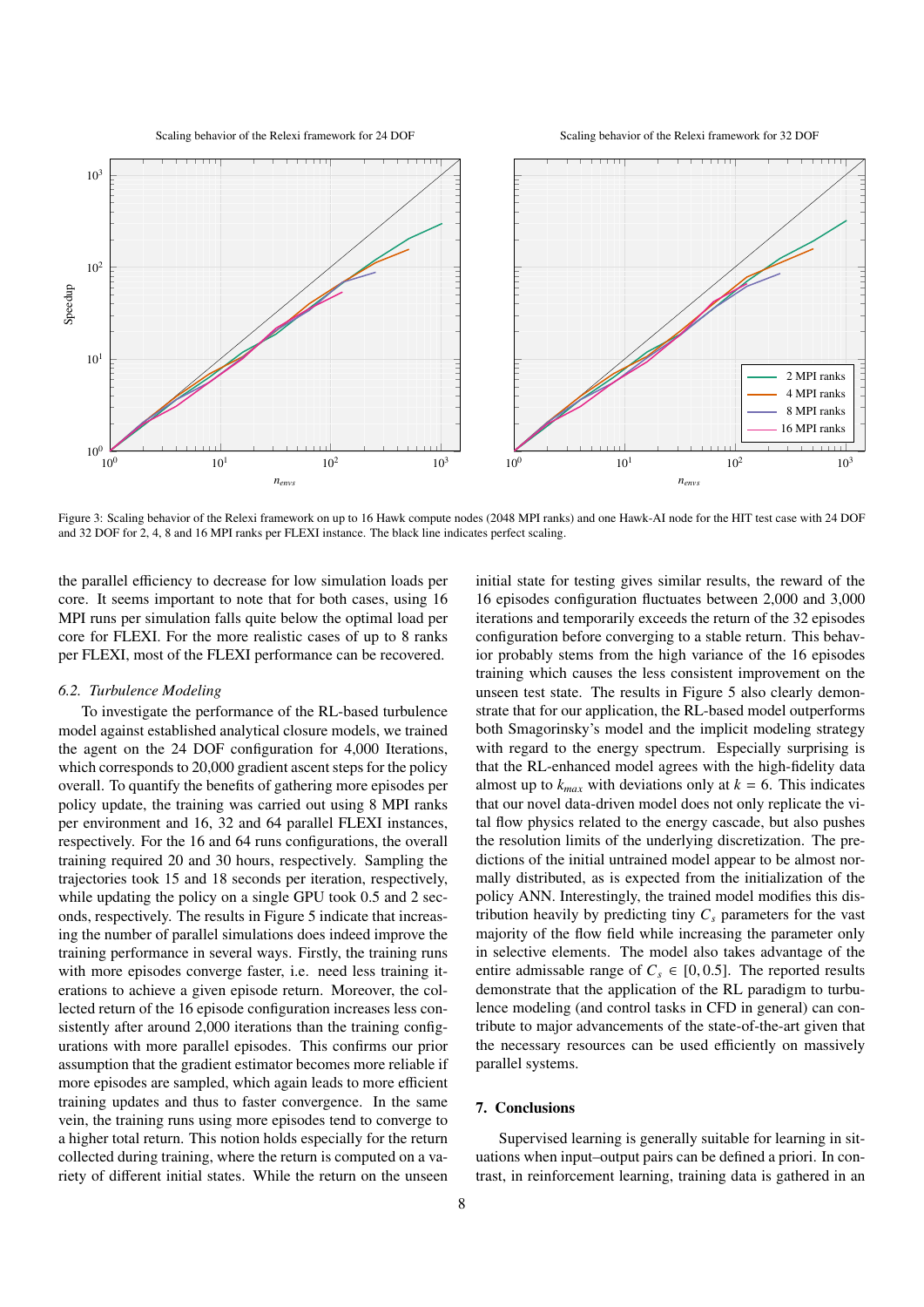Strong scaling for 24 DOF

Strong scaling for 32 DOF



<span id="page-8-0"></span>Figure 4: Strong scaling of FLEXI within the Relexi framework for the HIT test case with 24 DOF and 32 DOF for 2, 4, 8 and 16 MPI ranks per FLEXI instance. For clarity, only the runs for 2, 8, 32 and 128 parallel FLEXI environments are shown. The black line indicates perfect scaling.

online process, in which the policy is sampled for the current state of the dynamical system. This makes RL more suitable for learning optimal behaviors in dynamical systems, e.g. those described by the equations of fluid dynamics, where an a priori definition of an admissible and complete training data space is illusive and would, at best, be cumbersome. Flow control problems thus lend themselves naturally to an RL approach, however, other modeling tasks can be expressed in this context as well. Here, we have chosen to interpret the task of finding an optimal eddy viscosity in space and time as a control problem, and have the RL-trained agent predict a strategy. Our results show that this approach outperforms existing, established models and indeed returns a near optimal behavior in the chosen reward norm. This highlights the potential of combining CFD and RL into an inclusive optimization framework.

However, before we can explore or leverage this potential, we need to enable training and deploying such algorithms at scale, recognizing that they pose different challenges for software development and HPC. In RL, trajectory data consisting of both actions and states needs to be gathered along the solution evolution during training and made available to the gradient update. The RL agent and the CFD scheme thus need to be coupled during training, and they need to exchange large datasets continuously. In addition, the current policy must be explored efficiently, meaning that many parallel runs of the environments are required. Thus, in this work, we propose Relexi as a novel framework for coupling RL algorithms with essentially generic solvers for partial differential equations on heterogeneous hardware. The framework is made up of three components: The PDE solver of choice, in our case, the LES solver FLEXI, TensorFlow for the ML definition and training, and the SmartSim library, which handles job allocation and management and provides an in-memory database for communication and intermediate storage of solution trajectories and policy commands. The PDE solver and TensorFlow can run independently on their chosen hardware, thus exploiting their full parallel potential. We show two methods for improving the overall time-to-solution of the RL problem with Relexi: First of all, the weak scaling across the gradient estimator, that is increasing the amount of runs of the environment for a given policy. More parallel runs explore the current policy more efficiently and thus allow an overall better gradient update and thus quicker convergence. Our scaling results here indicate that the framework scales up to hundreds of parallel environments and thousands of compute cores with very good performance. For the second approach, we scaled the individual simulation runs across more MPI ranks, i.e. we exploit the strong scaling characteristics of the standalone PDE solver. Here, we recover the expected behavior up until the individual core load becomes too small. In combination, these results demonstrate that the Relexi framework is capable of efficient training on HPC systems at scale and can enable RL-methods for CFD for complex flow cases. Further work will focused on applying Relexi to more complex cases and to other combinations of RL and PDE solvers.

## Acknowledgment

The research presented in this paper was funded by Deutsche Forschungsgemeinschaft (DFG, German Research Foundation) under Germany's Excellence Strategy - EXC 2075 - 390740016. This work was possible due to kind funding by the Ministerium für Wissenschaft, Forschung und Kunst Baden-Württemberg via the project SiVeGCS-MWK. The authors gratefully acknowledge the support and the computing time on "Hawk" provided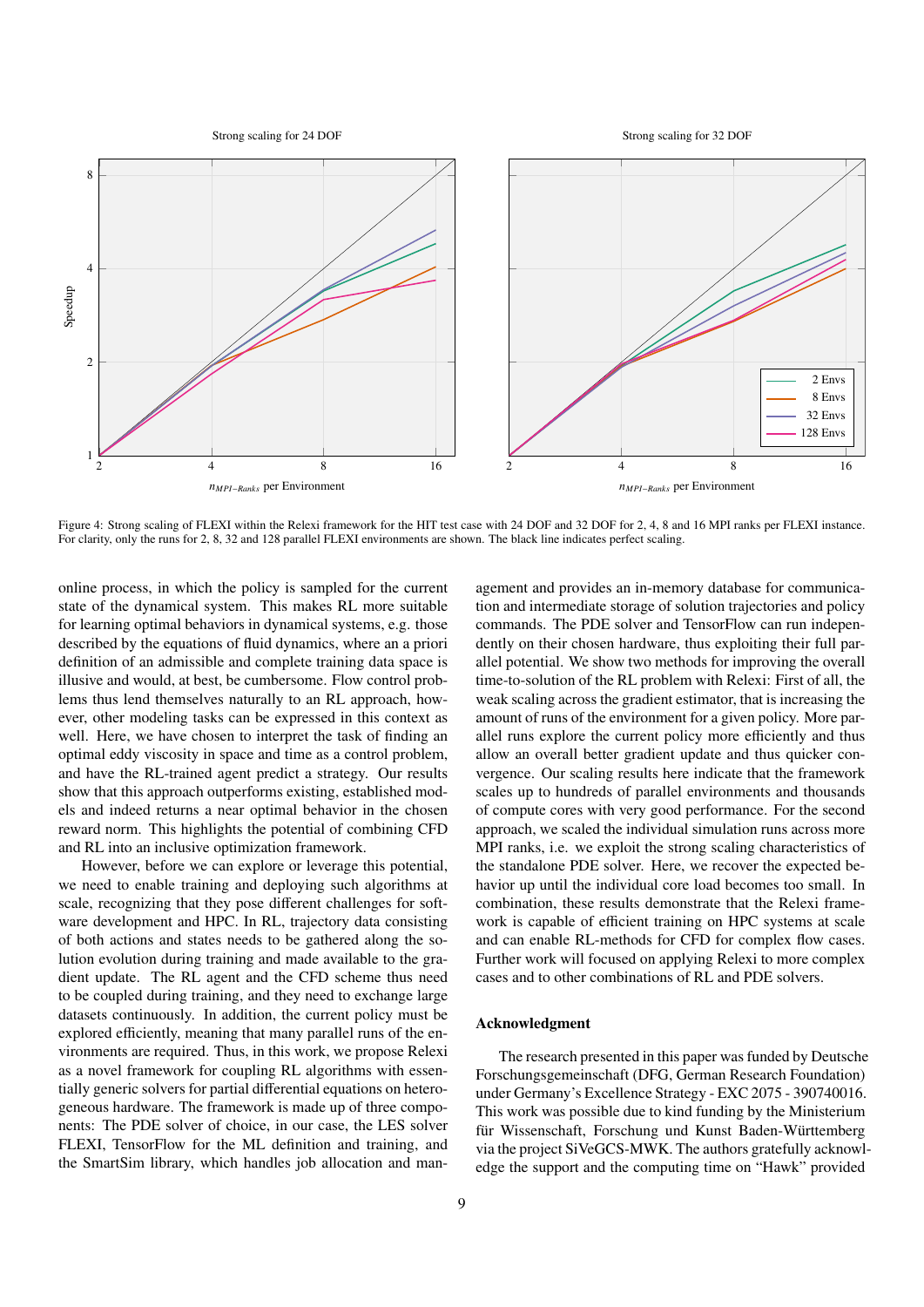

<span id="page-9-14"></span>Figure 5: Training results of the 24 DOF configuration with 16, 32 and 64 sampled episodes per training update. Top left: Collected return averaged over all training runs and normalized with the maximum achievable return. The minimum and maximum return in each iteration is indicated by the shaded area. Top right: Normalized return on the unseen testing state, which was evaluated every 10 iterations. Bottom left: Spectra at the end of the simulation *tend* on the unseen test state after 4,000 training iterations for the configuration running 64 parallel environments. The resulting spectra of Smagorisky's model and the implicit model are shown for comparison. The shaded area around the time-averaged DNS spectrum indicates the maximum and minimum observed amplitudes during the DNS. Bottom left: Distribution of the model's predictions for  $C_s$  during the simulation on the test state.

by the HLRS through the project "hpcdg" and the support by the Stuttgart Center for Simulation Science (SimTech). Moreover, the authors gratefully acknowledge the SmartSim developers for their support.

## References

- <span id="page-9-0"></span>[1] S. L. Brunton, B. R. Noack, P. Koumoutsakos, Machine learning for fluid mechanics, Annual Review of Fluid Mechanics 52 (2020) 477–508.
- <span id="page-9-1"></span>[2] A. Beck, M. Kurz, A perspective on machine learning methods in turbulence modeling, GAMM-Mitteilungen 44 (1) (2021) e202100002.
- <span id="page-9-2"></span>[3] M. Kurz, A. Beck, A machine learning framework for LES closure terms, Electronic transactions on numerical analysis 56 (2022) 117–137.
- <span id="page-9-3"></span>[4] A. Beck, D. Flad, C.-D. Munz, Deep neural networks for data-driven LES closure models, Journal of Computational Physics 398 (2019) 108910.
- <span id="page-9-4"></span>[5] R. Maulik, O. San, A. Rasheed, P. Vedula, Subgrid modelling for twodimensional turbulence using neural networks, Journal of Fluid Mechanics 858 (2019) 122–144.
- <span id="page-9-5"></span>[6] D. Ray, J. S. Hesthaven, Detecting troubled-cells on two-dimensional unstructured grids using a neural network, Journal of Computational Physics 397 (2019) 108845.
- <span id="page-9-6"></span>[7] A. D. Beck, J. Zeifang, A. Schwarz, D. G. Flad, A neural network based shock detection and localization approach for discontinuous Galerkin methods, Journal of Computational Physics 423 (2020) 109824.
- <span id="page-9-7"></span>[8] K. Fukami, Y. Nabae, K. Kawai, K. Fukagata, Synthetic turbulent inflow generator using machine learning, Physical Review Fluids 4 (6) (2019) 064603.
- <span id="page-9-8"></span>[9] J. Kim, C. Lee, Deep unsupervised learning of turbulence for inflow generation at various Reynolds numbers, Journal of Computational Physics 406 (2020) 109216.
- <span id="page-9-9"></span>[10] R. Paris, S. Beneddine, J. Dandois, Robust flow control and optimal sensor placement using deep reinforcement learning, Journal of Fluid Mechanics 913 (2021).
- <span id="page-9-10"></span>[11] R. Maulik, H. Sharma, S. Patel, B. Lusch, E. Jennings, Deploying deep learning in OpenFOAM with TensorFlow, in: AIAA Scitech 2021 Forum, 2021, p. 1485.
- <span id="page-9-11"></span>[12] J. Ott, M. Pritchard, N. Best, E. Linstead, M. Curcic, P. Baldi, A Fortran-Keras deep learning bridge for scientific computing, Scientific Programming 2020 (2020).
- <span id="page-9-12"></span>[13] M. Curcic, A parallel Fortran framework for neural networks and deep learning, in: ACM SIGPLAN Fortran Forum, Vol. 38, ACM New York, NY, USA, 2019, pp. 4–21.
- <span id="page-9-13"></span>[14] G. Novati, H. L. de Laroussilhe, P. Koumoutsakos, Automating turbulence modelling by multi-agent reinforcement learning, Nature Machine